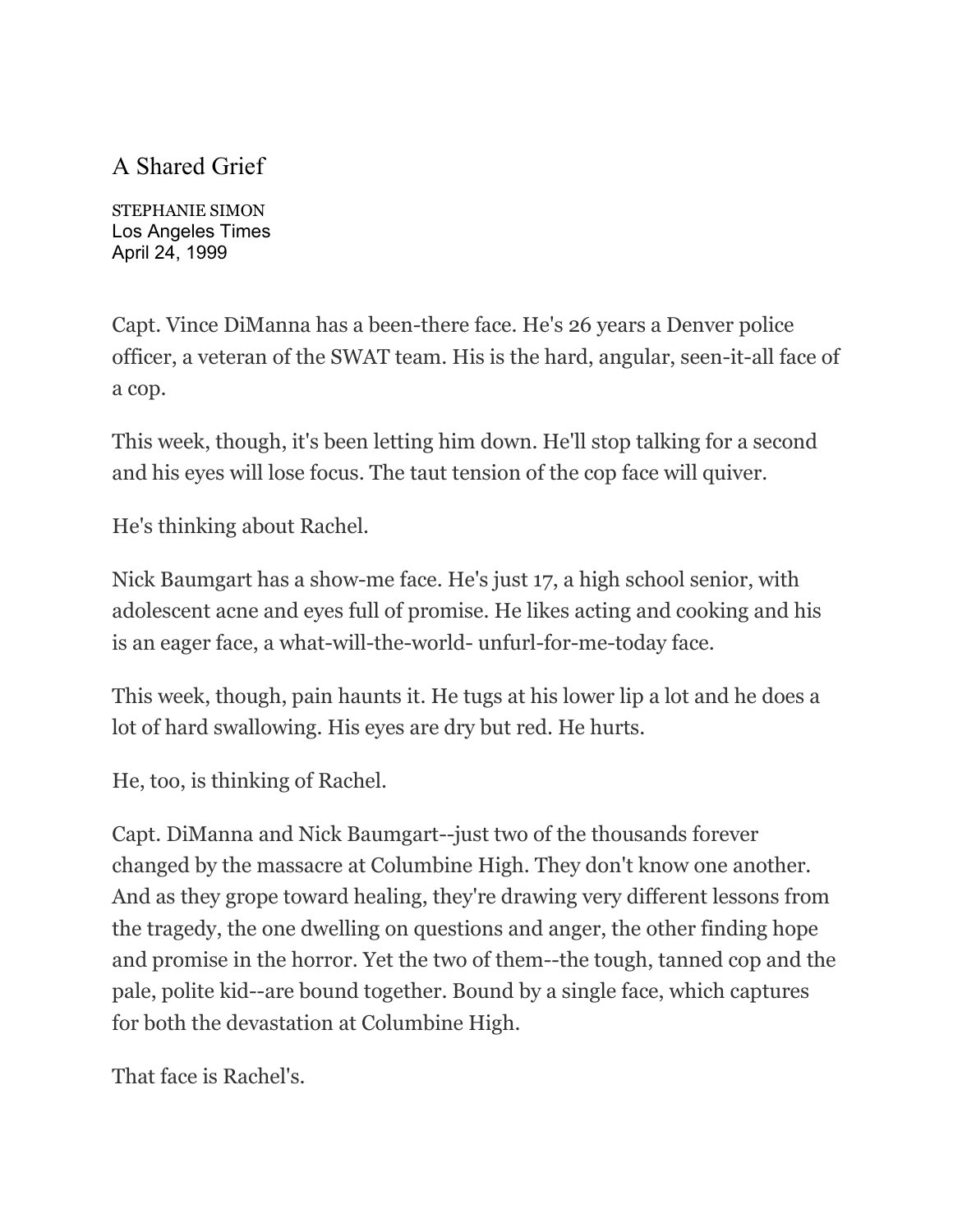Rachel Scott--an actress, a musician, a poet, a kid--was 17 when she was shot dead Tuesday.

Nick had taken her to the prom the Saturday before.

Capt. DiManna discovered her body.

Both Nick and DiManna lived through enough terror for a lifetime Tuesday. Nick, in physics when the shooting erupted, raced from corridor to corridor with his classmates and teacher in a wild dash for safety. Each time they turned a corner, they would see flashes, hear gunfire, pull up, whirl around, try another route. DiManna arrived within minutes of the first 911 call--and a chunk of shrapnel gouged into his cheek when the killers tossed a bomb his way. He spent hours rescuing hostages and hunting the gunmen, all the while praying about one student in particular, a student he sought but could not find: his youngest son, Jeff, a Columbine senior.

Those ordeals will no doubt surface again and again in the weeks to come as the teen and the cop come to grips with what happened. But the flashbacks racking them now--the first to erode the numbness that got them through the first few days--are not of shotguns, trench coats or danger. They're of Rachel.

Nick sees her as she was last Saturday night, the only girl at the prom in a sleek black dress. (Everyone else wore poofy pastels.) He tugs at that lower lip. He sees her in the limo, talking the crazy talk that made her so fun. She had a good time pondering, he remembers now, if elephants have toes. Nick swallows, tugs the lip, smiles so bravely you want to drop everything and hug him. He sees Rachel in the restaurant, the only one in his group who dared sample the pate. He looks at a photo of her, so pretty, so bright, sees her laughing as she struggled to pin on his boutonniere.

DiManna never knew that Rachel. By the time he saw her, she was dead. That's the way he sees her now, when his eyes lose focus and he stares into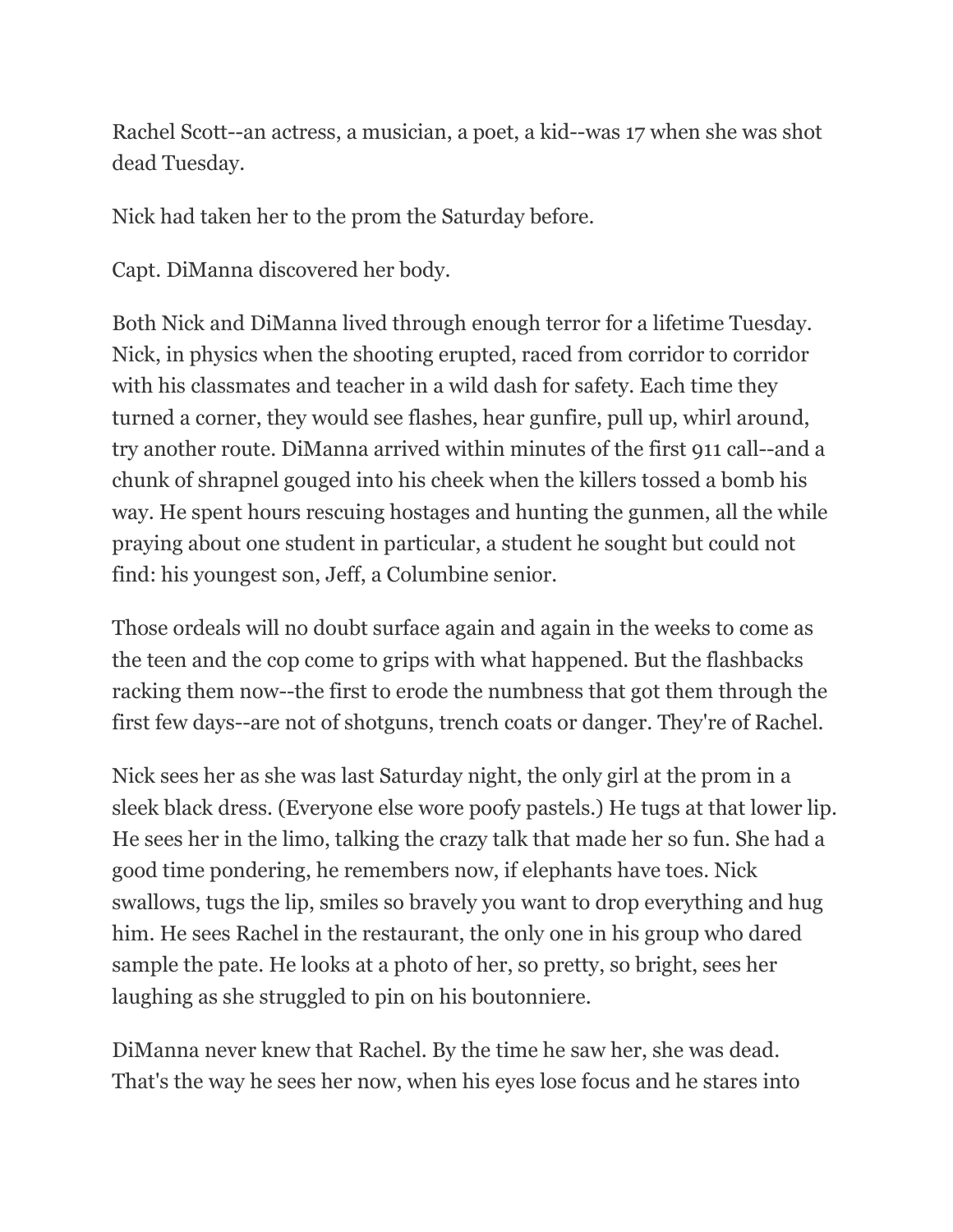nothing. So frail. So light. A little girl, that's what she was. A little girl, dead, on the schoolyard lawn.

## **Taking Their Grief in Different Directions**

From those contrasting images of Rachel, the commander and the student have taken their grief in opposite directions.

DiManna sees Rachel dead, and he's angry. "We can't win back the innocence those students lost."

Nick sees Rachel alive, and he's hopeful. "She's certainly not gone. She's going to be a part of us."

Nick and his friends have spent hours remembering Rachel. Joking about how she used to imitate the spitting dinosaur from "Jurassic Park". Laughing at how she would take any dare you could throw at her. They've decided to finish the play she was writing and produce it next year at Columbine. They hope, too, to publish her notebook of poems. As a tribute to Rachel, Nick's even considering a career in acting. He's always wanted to be a chef, but he met Rachel through the drama club, and somehow sticking with acting just feels like a good way to honor her.

"In a lot of ways, she's going to keep living," Nick promises, sure in this case it's not a cliche.

Surrounded by friends from his church youth group, Nick broke down and sobbed Tuesday night when a classmate told him she had seen Rachel dead in the schoolyard. Since then, though, he has tried so hard to convert his hurt into hope. Unlike many of his friends, he even wants to go back to school--not back to Columbine, but back somewhere--to finish out the last 19 days of his senior year. He thinks that will give him closure.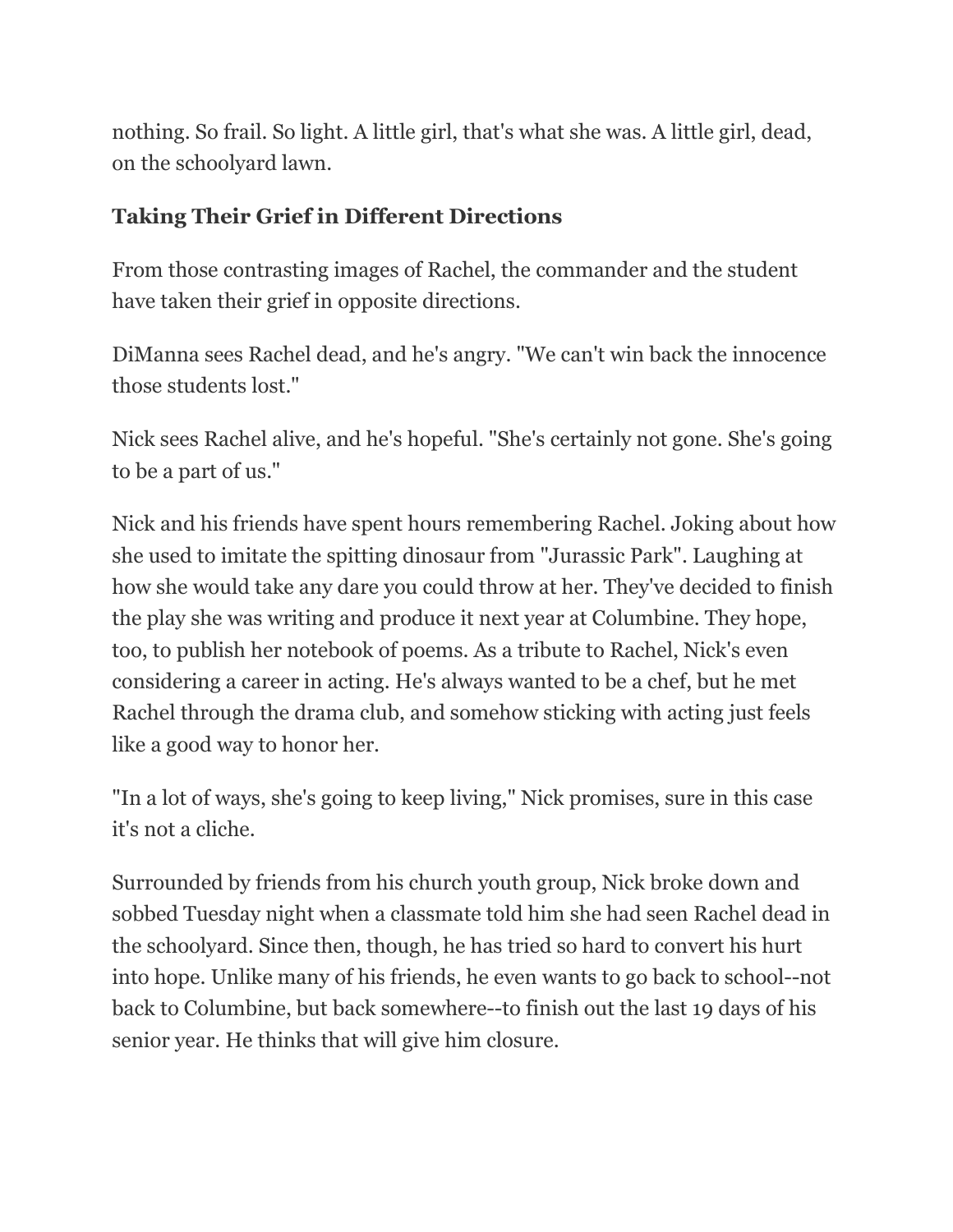His mom, Bonnie, worries he's being too much of a trouper. "There's a lot buried in there," she says.

If so, Nick won't let it out.

He won't even let himself rage at the gunmen. Perhaps because he used to be friends with them--he spent most of a summer in a treehouse with Eric Davis Harris, and in elementary school he played with Dylan Bennet Klebold--Nick can't see them as evil. He can't. Dylan, he says, was a smart, shy kid who latched on to strong personalities and followed. And Eric? Nick stopped hanging out with him in eighth grade when Eric became obsessed with violent video games. The way Nick figures it, Eric snapped. "Just lost touch with reality."

Holding on always to that image of Rachel in her black prom dress, Nick has decided it's not constructive to be mad. Or to weep or feel scared or even ask why. Rachel, he says, "would absolutely kick our butts if she saw us making such a big deal over her."

So he's trying to heal through positive thinking. He's concentrating now on all the good that has come from the Columbine killings.

His Exhibit A: Students have bonded.

The meanest boy Nick has ever known--a guy who trips people and laughs, who teases kids till they cry--spent the hours of the shooting helping others. He boosted girls over a chain-link fence to safety. He compiled lists of everyone who had made it out. He was nice. He cared. Nick is sure the transformation will last. He's just as sure that the cliques that distanced jock from prep from nerd at Columbine won't reemerge when school reopens. Not for years.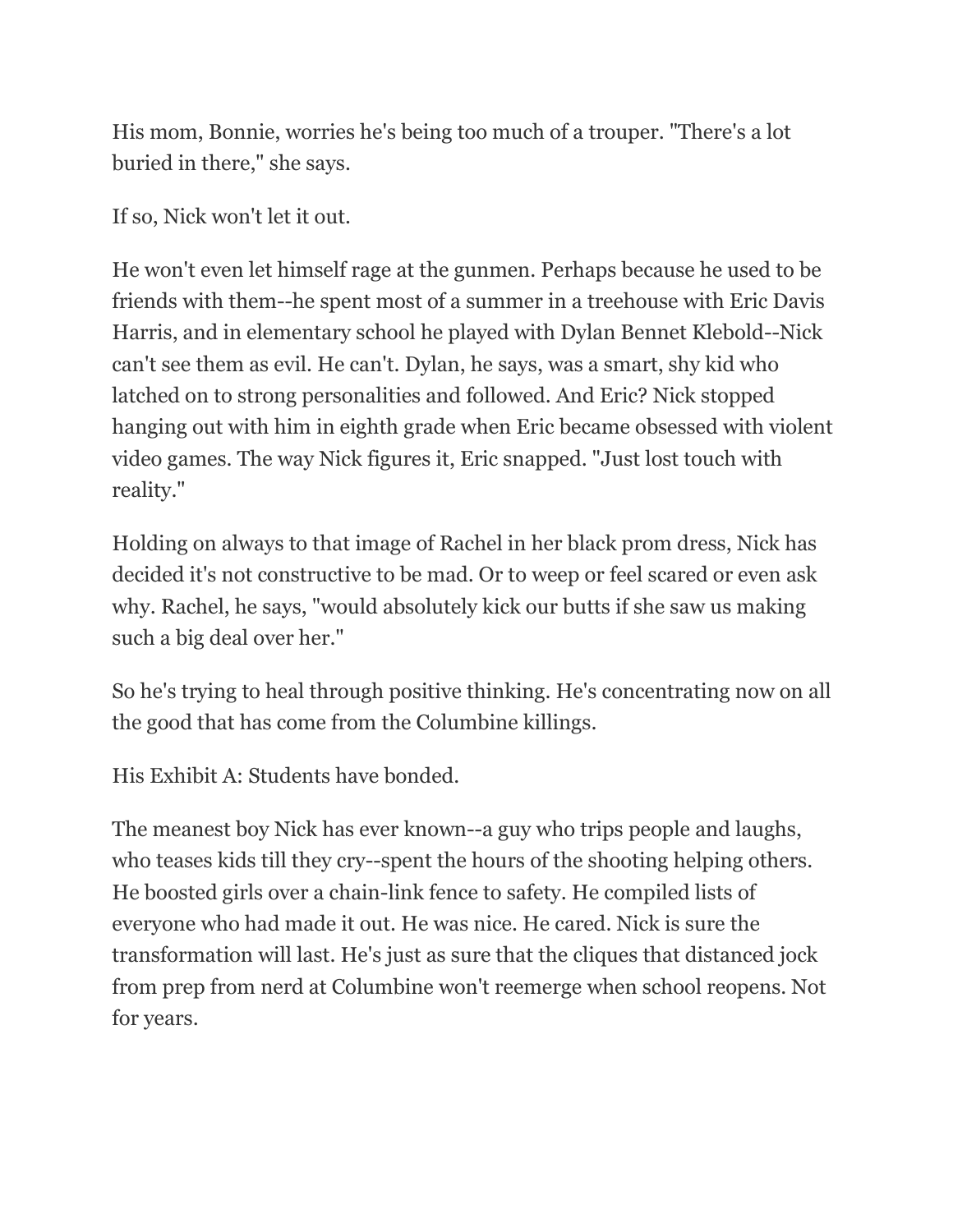"When you're running through the halls fearing for your lives, it doesn't matter who's a cheerleader and who's Johnny football star," he explains. "That's all so petty. I don't think anyone in the school could go back to it now."

Nick's Exhibit B: The community has bonded.

Littleton looks like so many affluent, anonymous suburbs. Strip mall after strip mall. Tidy lawn after tidy lawn. McDonald's and the Gap and Mailboxes Etc. and neighbors who don't know neighbors. But strangers wiped away one another's tears out there by Columbine High this week. Business owners came forward by the dozens to donate food, money, flowers, even building supplies to fix up the school. Everyone's been hugging everyone this week. Hugging and meaning it too.

Nick believes--he has to believe--this loving will last.

"It's restored a lot of my faith in people," he says. "It's ironic, that something like this could do that."

So far, there is no Exhibit C. But Nick's working on it.

DiManna Agonized Over Son's Status

DiManna can't match that youthful optimism.

He's 47 and he's been a cop more than half his life. He's seen a lot of death. He's been in danger often.

Columbine, though, was different. It's hit him harder than anything ever has. "A huge, giant impact," he calls it. "A blunt smack to every part of your body."

DiManna, remember, has a son at Columbine. The youngest of his three boys. Jeff. He was driving home from shopping with his wife when his radio crackled with news that a gunman was rampaging through Columbine High. Racing to the high school, he thought of Jeff. And he didn't stop thinking--and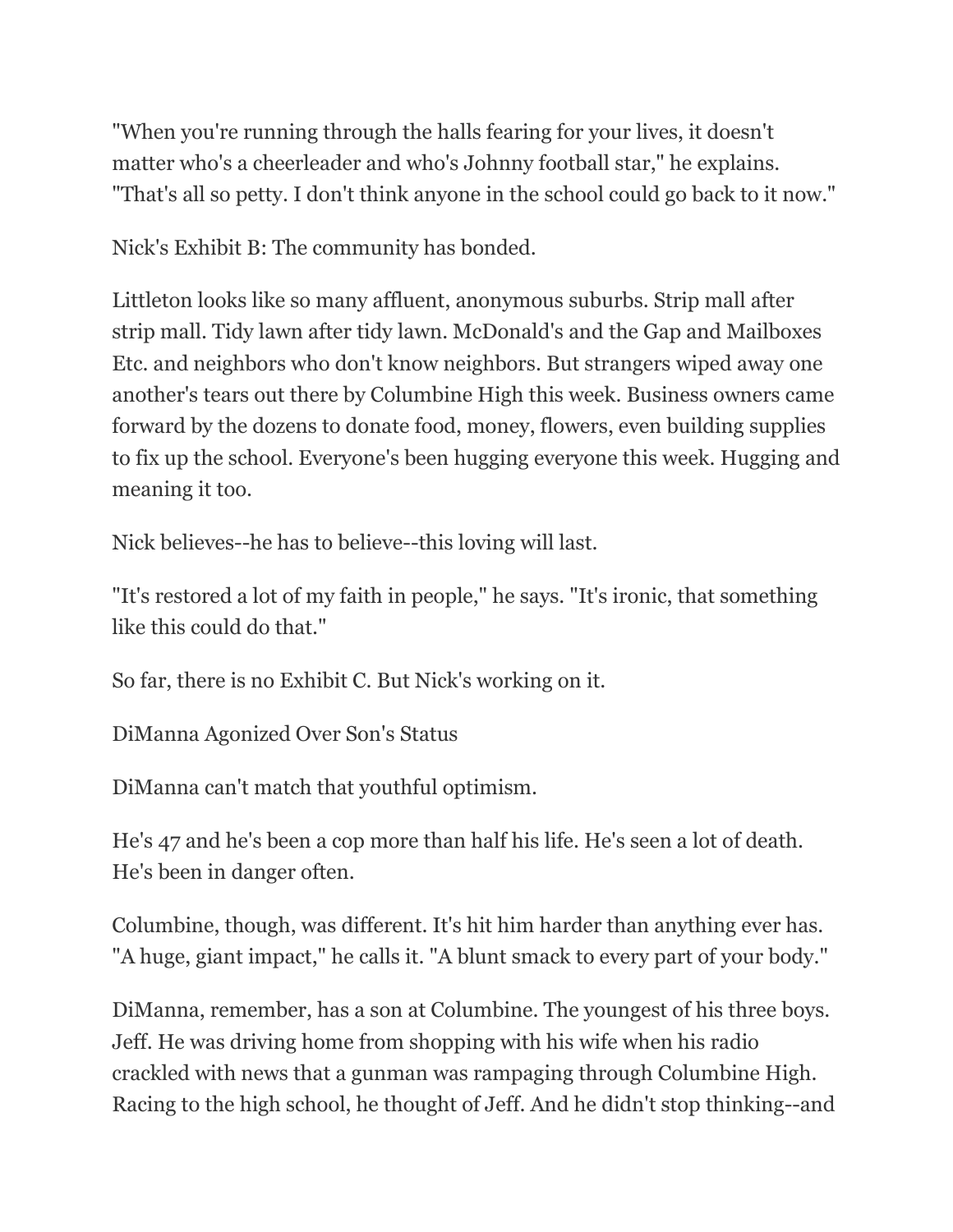praying, and hoping, and praying some more--for 90 agonizing minutes, until he got word from his wife that Jeff was OK.

Every corner he turned inside that school, DiManna thought he might find Jeff. Every time his walkie-talkie sputtered with warnings--more students shot, more bombs exploding--he prayed that Jeff had escaped. He was directing his troops, doing his job, but all the time he was praying: "Maybe he got out. Maybe he got out."

Just listening to DiManna tell his story makes your pulse race, quick and nervous. He was one of the first officers on the scene. Arrived by 11:35, he says. As a SWAT commander, he made the call: He sent five men into the school to start a room-by-room hunt for gunmen and hostages. The other four went with him around the yard to rescue two students he saw lying in the grass.

One, a boy, was alive. His eyes fluttered. He moved his hand. DiManna held a shield out to deflect any bullets while Lt. Pat Phelan crept up behind him, grabbed the boy by the ankles and dragged him to a medical helicopter. Neither officer knows what became of him next.

The other student in the yard was dead. They had passed her on the way to the boy, and they knew her bullet wounds were fatal. But they didn't want to believe it. They went back to get her, under fire. That's when a chunk of shrapnel lodged in DiManna's right cheek.

"We couldn't leave that little girl there. We were hoping maybe we were wrong. We weren't doctors. Maybe there was something they could do."

The little girl was Rachel.

Thinking of Rachel, of that awful, awful day, DiManna gets angry all over again. It's not just Rachel. He's angry that Jeff had to crouch under a counter as the gunmen approached laughing, running and spraying bullets before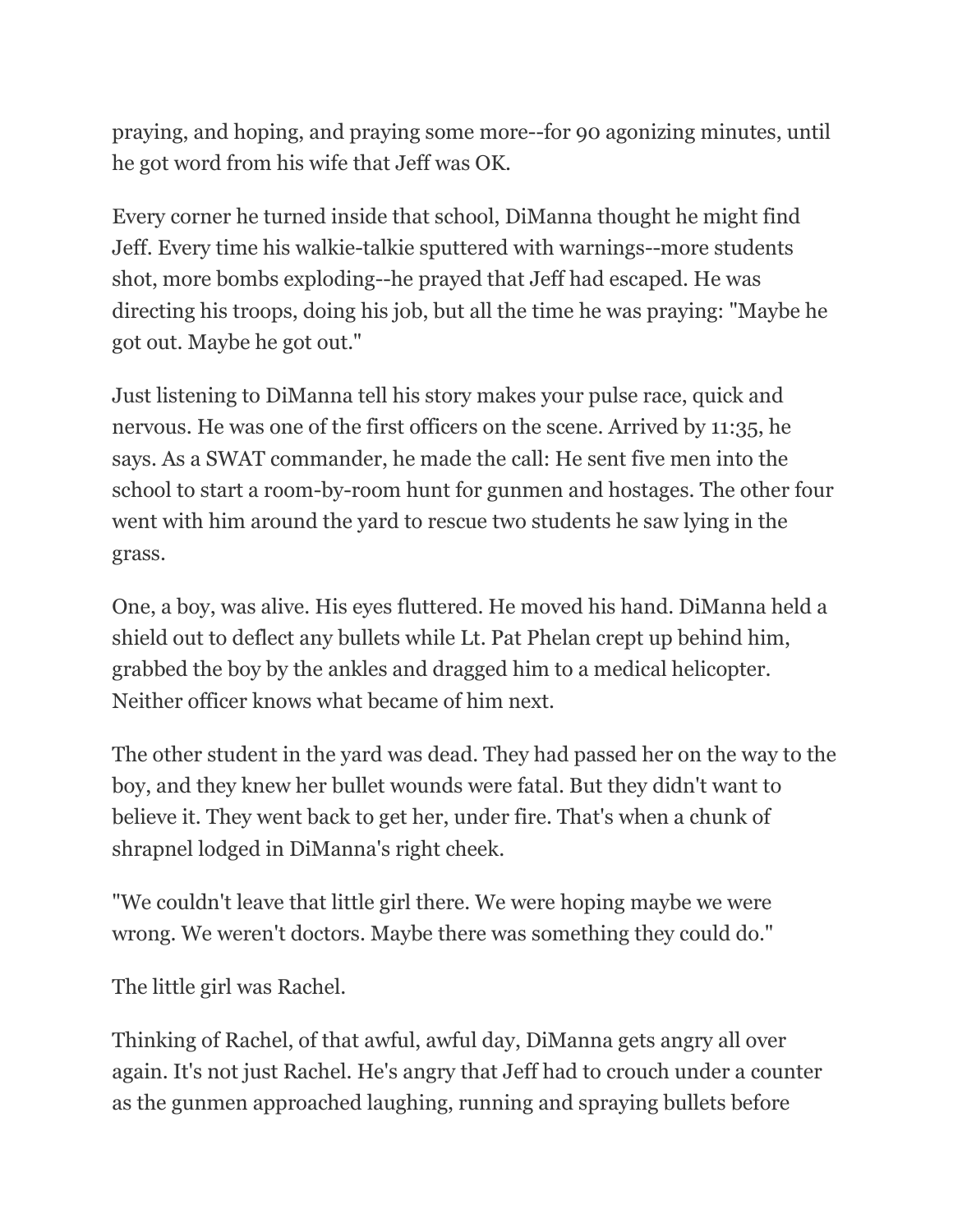finally sneaking out a side door. He's angry, too, for Jeff's girlfriend, who's in the hospital, shot at least three times in the arm. And for all the hundreds of students he found hiding in every cranny of the school: in broom closets, under desks, on shelves, even in the cafeteria's walk-in freezer.

This is the stage he's arrived at now. It's anger and it's questioning. "This happened there," he says. "Why?" Then repeats it: "Why?"

Part of DiManna's pent-up frustration stems from the criticism dumped on police.

Word went around early on that SWAT teams waited for hours before entering the school. That's just not true. Yes, some students had to wait hours for rescue, even though they were calling 911 on cell phones, screaming and begging for help. Yes, Coach William "Dave" Sanders may have bled to death. But officers couldn't rush blindly to his side. They had to be methodical, to sweep the school room-by-room.

DiManna has thought it all through since then, and he's proud of the police response. They had no way of knowing the gunmen were dead in the library. All sorts of wild rumors were scooting across their radios: The gunmen were on the roof. They had planted bombs in backpacks. They had switched clothes with other students.

Given the chaos, DiManna is convinced his team did right.

But that doesn't make the awful ache of Tuesday any easier to bear.

"With the terror and the devastation and the horror that went on--that those monsters created--I don't ever want to set foot in that school again," he says. He doesn't think students should have to, either. "You can repaint. You can recarpet. You can do anything you want. But their friends died there. They damn near died there."